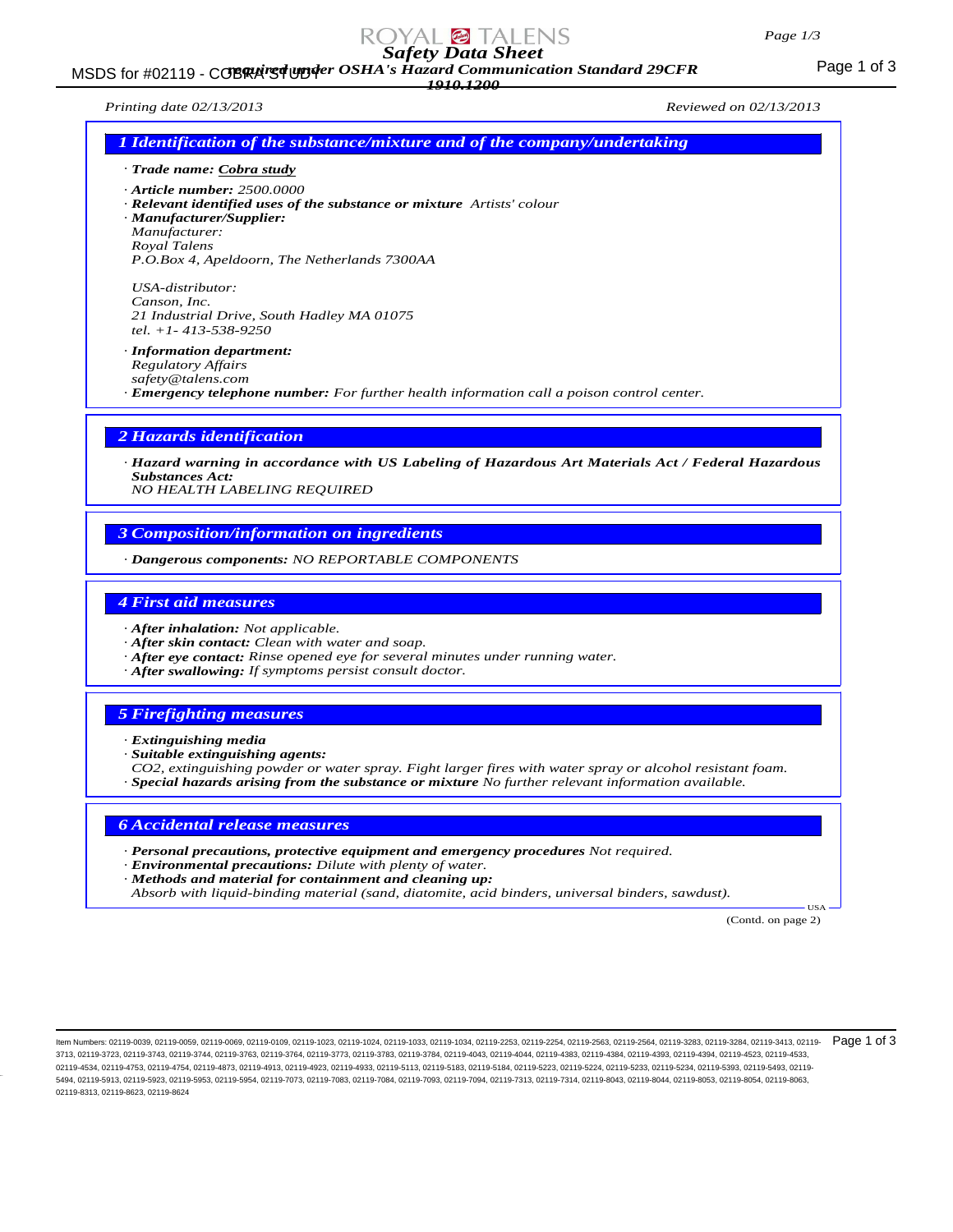#### *Page 2/3*

# *Safety Data Sheet*

MSDS for #02119 - COBRA REA UPP of a Maxard Communication Standard 29CFR<br>MSDS for #02119 - COBRA REA UPP of a Maxard Communication Standard 29CFR

*1910.1200*

*Printing date 02/13/2013 Reviewed on 02/13/2013*

*Trade name: Cobra study*

(Contd. of page 1)

### *7 Handling and storage*

*· Precautions for safe handling: No special measures required.*

#### *8 Exposure controls/personal protection*

*· General protective and hygienic measures: Wash hands before breaks and at the end of work. · Eye protection: Not required.*

#### *9 Physical and chemical properties*

| $\cdot$ Appearance:                                 |                                    |
|-----------------------------------------------------|------------------------------------|
| Form:                                               | Pasty                              |
| Color:                                              | According to product specification |
| $\cdot$ Odor:                                       | Characteristic                     |
| $\cdot$ Change in condition                         |                                    |
| <b>Melting point/Melting range:</b> Not determined. |                                    |
| <b>Boiling point/Boiling range:</b> Not determined. |                                    |
| $\cdot$ Flash point:                                | Not applicable.                    |
| <b>Explosion limits:</b>                            |                                    |
| Lower:                                              | Not determined.                    |
| Upper:                                              | Not determined.                    |
| $\cdot$ Density:                                    | $1.4 - 1.8$ g/cm3                  |
| · Solubility in / Miscibility with                  |                                    |
| Water:                                              | Fully miscible.                    |

### *10 Stability and reactivity*

*· Thermal decomposition / conditions to be avoided: No decomposition if used according to specifications.*

- *· Possibility of hazardous reactions No dangerous reactions known.*
- *· Conditions to avoid No further relevant information available.*
- *· Incompatible materials: No further relevant information available.*

#### *11 Toxicological information*

*· Carcinogenic categories:*

*· IARC (International Agency for Research on Cancer)*

*None of the ingredients is listed.*

*· NTP (National Toxicology Program)*

*None of the ingredients is listed.*

### *12 Ecological information*

*Not regarded as dangerous for the environment.*

(Contd. on page 3)

USA

ltem Numbers: 02119-0039, 02119-0059, 02119-0069, 02119-0109, 02119-1023, 02119-1024, 02119-1033, 02119-1034, 02119-253, 02119-2254, 02119-2563, 02119-2564, 02119-2564, 02119-2584, 02119-3283, 02119-3284, 02119-3284, 02119 3713, 02119-3723, 02119-3743, 02119-3744, 02119-3763, 02119-3764, 02119-3773, 02119-3783, 02119-3784, 02119-4043, 02119-4044, 02119-4383, 02119-4384, 02119-4393, 02119-4394, 02119-4523, 02119-4533, 02119-4534, 02119-4753, 02119-4754, 02119-4873, 02119-4913, 02119-4923, 02119-4933, 02119-5113, 02119-5183, 02119-5184, 02119-5223, 02119-5224, 02119-5233, 02119-5234, 02119-5393, 02119-5493, 02119- 5494, 02119-5913, 02119-5923, 02119-5953, 02119-5954, 02119-7073, 02119-7083, 02119-7084, 02119-7093, 02119-7094, 02119-7313, 02119-7314, 02119-8043, 02119-8044, 02119-8053, 02119-8054, 02119-8063, 02119-8313, 02119-8623, 02119-8624